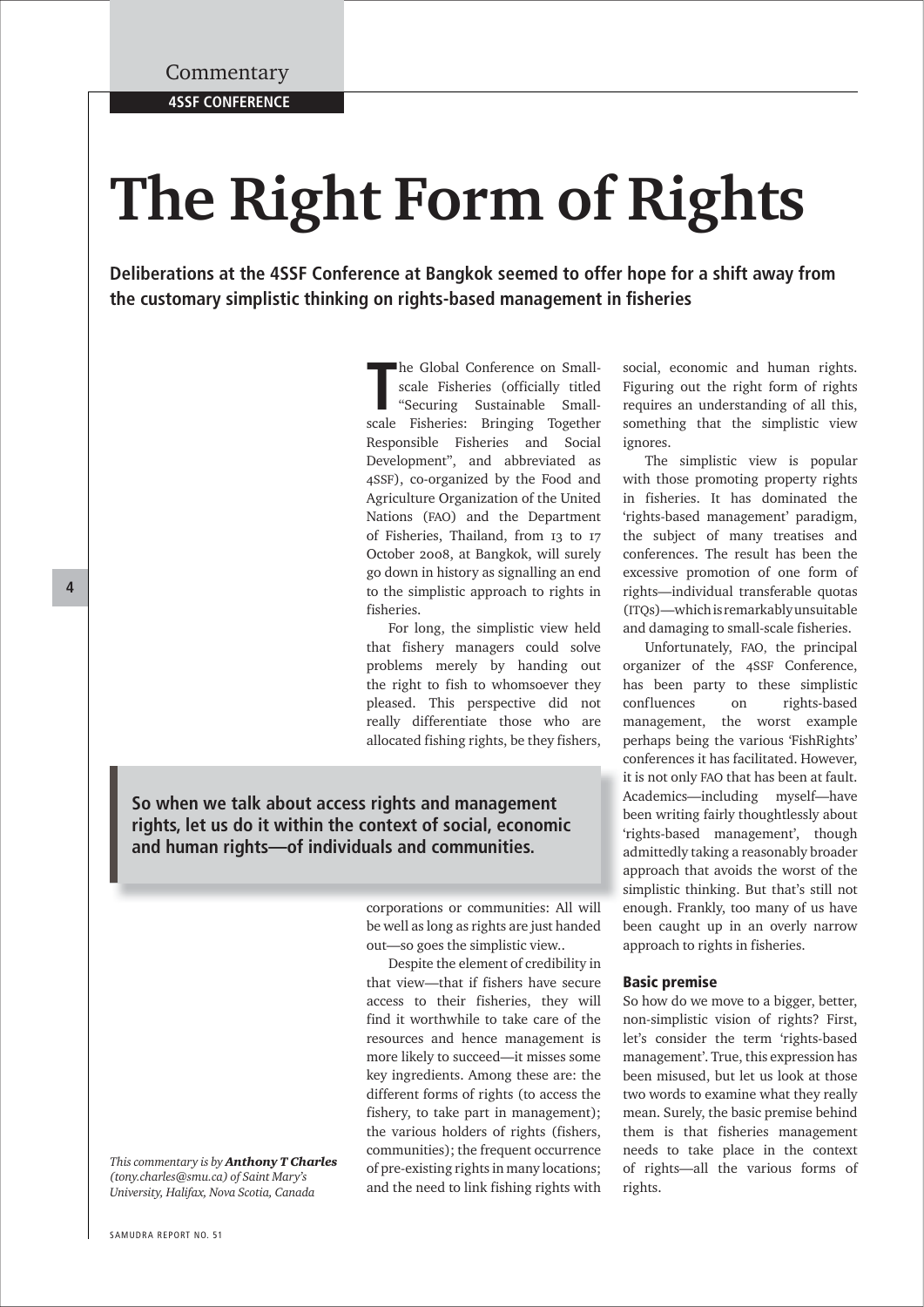What then are the rights to be considered? Given their mandate, fisheries agencies may be inclined to focus only on so-called 'use rights' over access to the fishery. That is where the attention has been focused, and it is worthy of some attention. But we need a broader vision of rights; so we will have to add social, economic and human rights to the picture—rights that are fundamental and cannot be given out or taken away by governments. To this we ought to add a focus on collective, or community rights, which may work particularly well in some small-scale fisheries, but which have received too little attention. Management rights need attention too—the right to be involved in managing a fishery (as in co-management). Finally, let's not forget that along with rights come responsibilities. Why not talk then about 'responsibilities-based fisheries management'?

The broader view of rights in fisheries is then a multi-faceted mix that, in its entirety, can be good for small-scale fisheries, good for communities, and good for the sustainability of coastal ecosystems. Moving out of the simplistic mode of thinking into a broader view of rights can, and will, have a big impact —just as how challenging the equally simplistic 'tragedy of the commons' thinking has moved us ahead over the past couple of decades.

So when we talk about access rights and management rights, let us do it within the context of social, economic and human rights—of individuals and communities. Let us recognize that rights may already be in place; there are certainly many documented cases of this in small-scale fisheries. And let us move towards the 'bigger picture' that comes with the realization that the fisheries 'silo' really must connect to broader policy and legal frameworks, and to the well-being of coastal communities, in order to address, in a holistic way, the many issues facing small-scale fisheries. For example, ensuring access rights to subsistence fishing in coastal communities may serve food-security goals, and incorporating post-harvest aspects in rights discussions may help

reinforce the rights of women involved in marketing fish.

To get started, let us push for a redefining of 'rights-based management' in fisheries. Every time we hear someone promoting fishing rights, or rights-based management, let us ask them whether they are speaking of the full range of rights that has to be considered, or whether they are still talking simplistically…

And now to look back on the 4SSF Conference. I had the opportunity to put forward the above thoughts early in the conference. Admittedly, my 'prediction' was as much a hope as anything, but that hope arose from two key realities. First, the conference itself was structured in a manner that lent it the potential to make progress. Of the three main themes of the conference itself, two focused on rights: (i) access rights and (ii) the links of fishing rights with human rights. This set the scene for progress in broadening the vision of rights in fisheries.

#### **Civil Society Workshop**

Second, a majorly successful event took place before the conference began—the Civil Society Preparatory Workshop organized by fisherfolk organizations, non-governmental organizations (NGOs) and other civil society organizations. Over a hundred people



Panel session at the 4SSF Conference in Bangkok. The Conference was structured in a manner that lent it the potential to make progress

**5**